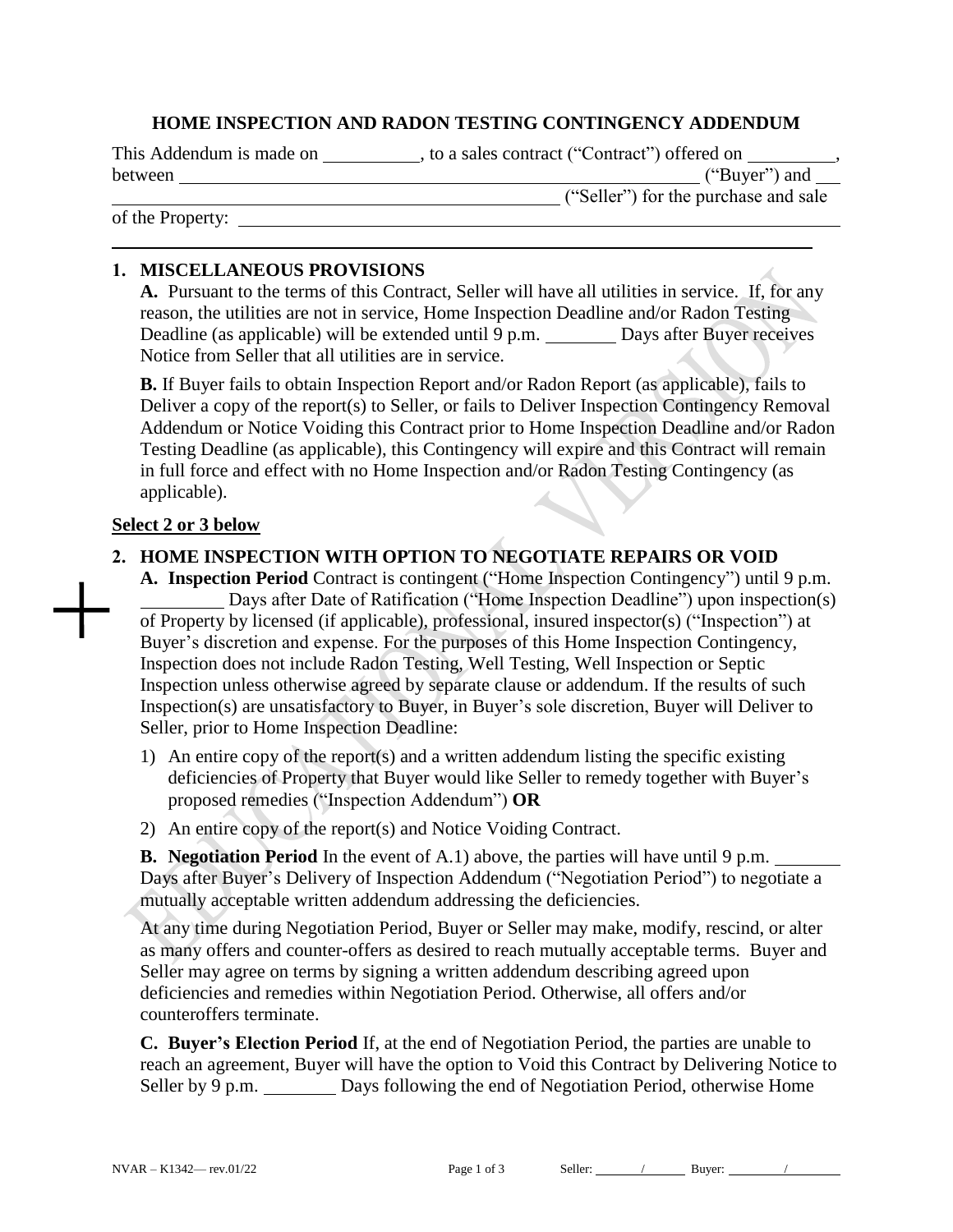Inspection Contingency will be removed and this Contract will remain in full force and effect.

# **3. HOME INSPECTION WITH OPTION TO VOID ONLY**

**Inspection Period** Contract is contingent ("Home Inspection Contingency") until 9 p.m. Days after Date of Ratification ("Home Inspection Deadline") upon inspection(s) of Property by licensed (if applicable), professional, insured inspector(s) ("Inspection") at Buyer's discretion and expense. For the purposes of this Home Inspection Contingency, Inspection does not include Radon Testing, Well Testing, Well Inspection or Septic Inspection unless otherwise agreed by separate clause or addendum.

If the results of such Inspection(s) are unsatisfactory to Buyer, in Buyer's sole discretion, Buyer will Deliver to Seller, prior to Home Inspection Deadline an entire copy of the report(s) and Notice Voiding Contract.

## **4. RADON TESTING**

**A. Radon Inspection Period** This Contract is contingent ("Radon Inspection Contingency") until 9 p.m. \_\_\_\_\_\_\_\_\_\_\_\_ days after the Date of Ratification ("Radon Testing Deadline") upon Buyer, at Buyer's discretion and expense, having the Property inspected for the presence of radon and receiving a report ("Radon Report") from the test, by a radon professional certified by the National Radon Safety Board ("NRSB"), or the National Radon Proficiency Program ("NRPP") ("Radon Professional") using U.S. Environmental Protection Agency ("EPA") approved testing methods. Testing device(s) to be placed and retrieved by Radon Professional.

**B. Testing Guidelines** Seller agrees to follow EPA guidelines and testing recommendations in order to produce accurate results. These guidelines include the following requirements to be in place **12 hours prior to the scheduled test period** and throughout the duration of the test:

- a. ALL windows must remain shut
- b. Exterior doors should be used only for normal ingress/egress and must not be left open
- c. Whole house exhaust fans or smaller fans near the testing device(s) must not be used

Should Radon Professional indicate in writing that these requirements have not been met, Seller will pay for a new test under Buyer's direction and Radon Inspection Contingency will automatically be extended until 9 p.m. \_\_\_\_\_\_\_ Days after Seller notifies Buyer that these requirements are in place.

If Radon Report confirms the presence of radon that equals or exceeds the action level established by the EPA, Buyer, at Buyer's sole discretion, will Deliver to Seller, prior to Radon Testing Deadline:

- 1) An entire copy of Radon Report and a written addendum requiring Seller, at Seller's expense prior to Settlement: (i) to mitigate the radon condition by contracting with a NRSB or NRPP listed remediation firm to reduce the presence of radon below the action level established by the EPA; and (ii) to Deliver to Buyer a written re-test result performed by a Buyer-selected Radon Professional and following the required Testing Guidelines ("Radon Inspection Addendum") **OR**
- 2) An entire copy of Radon Report and Notice Voiding this Contract.